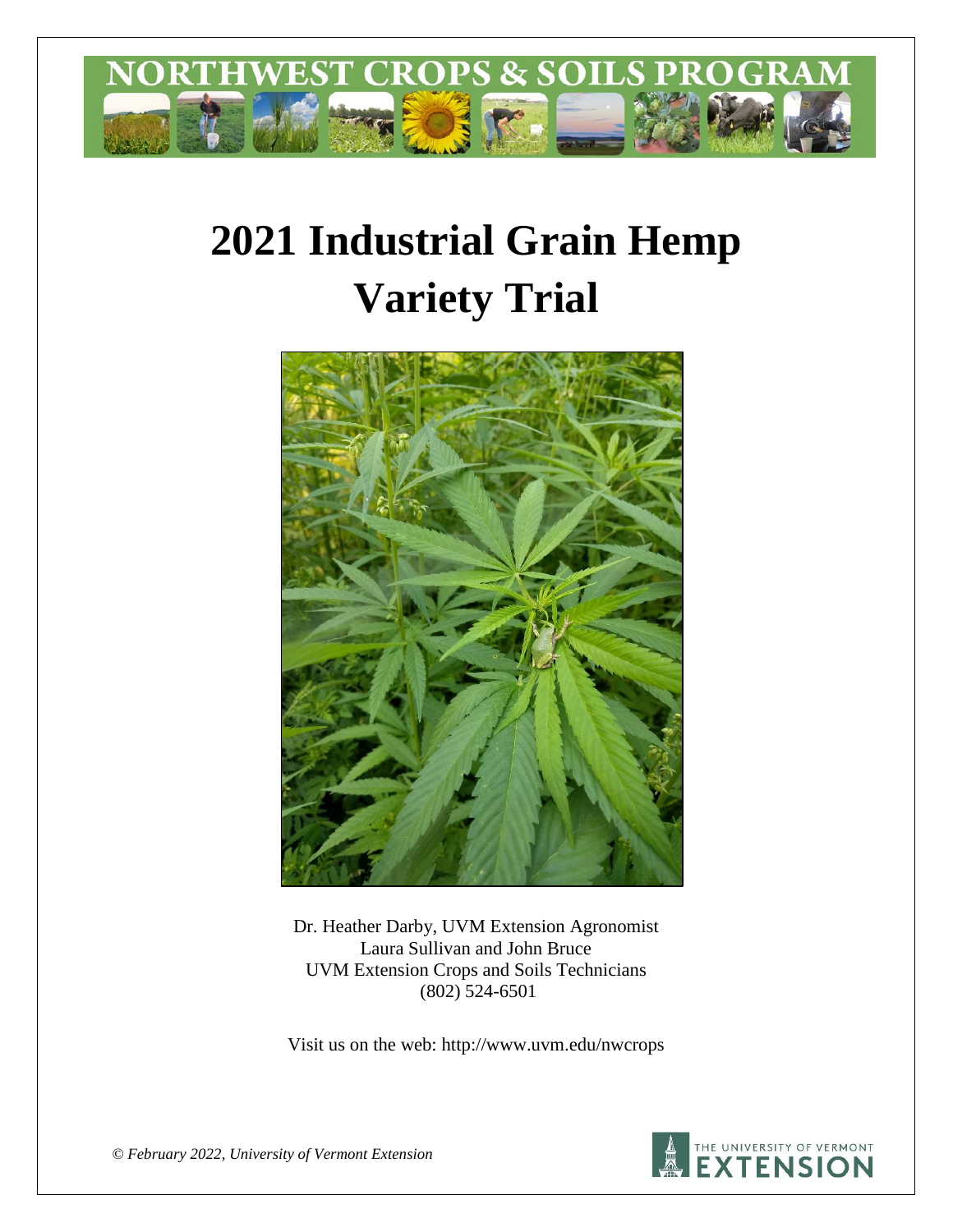#### **2021 INDUSTRIAL GRAIN HEMP VARIETY TRIAL** Dr. Heather Darby, University of Vermont Extension heather.darby[at]uvm.edu

Hemp is a non-psychoactive variety of *cannabis sativa L*. The crop is one of historical importance in the U.S. and reemerging in worldwide importance as manufacturers seek hemp as a renewable and sustainable resource for a wide variety of consumer and industrial products. The crop produces a valuable oilseed, rich in Omega-3, and other essential fatty acids that are often absent in western diets. When the oil is extracted from the seed, what remains is a marketable meal co-product, which is used for human and animal consumption. The fiber has high tensile strength and can be used to create cloth, rope, building materials, and even a form of plastic. For twenty years, U.S. entrepreneurs have been importing hemp from China, Eastern Europe, and Canada. Today, industrial hemp is re-emerging as a locally grown product in the U.S. To help farmers succeed, agronomic research on hemp is needed, as much of the historical production knowledge for the region has been lost. In this trial, hemp grain varieties were evaluated to determine best cultivars for the region.

## **MATERIALS AND METHODS**

The trial was initiated at Borderview Research Farm in Alburgh, Vermont (Table 1) to evaluate yield potential of hemp grain varieties in the Northeast. The experimental design was a randomized complete block with four replications. The seed bed was prepared with a Pottinger TerraDisc. Twenty-two grain and dual-purpose hemp varieties (Table 2) were planted into  $5 \times 20'$  plots at a rate of 38 lbs ac<sup>-1</sup> or 250 seeds m<sup>-2</sup> on 8-Jun with a Great Plains NT60 Cone Seeder. The soil type was Covington silty clay loam with 0-3% slopes, and the previous crop was sweet corn. On the 7-Jul, the hemp was topdressed with 200 lbs ac-1 of urea (46-0-0).

| Location                      | <b>Borderview Research Farm</b>        |  |  |
|-------------------------------|----------------------------------------|--|--|
|                               | Alburgh, VT                            |  |  |
| Soil type                     | Covington silty clay loam, 0-3% slopes |  |  |
| <b>Previous crop</b>          | Sweet Corn                             |  |  |
| Plot size (ft)                | $5 \times 20$                          |  |  |
| <b>Planting date</b>          | 8-Jun                                  |  |  |
| <b>Row spacing</b>            | 7"                                     |  |  |
| <b>Replicates</b>             | 4                                      |  |  |
| <b>Planting equipment</b>     | Great Plains NT60 Cone Seeder          |  |  |
| Seeding rate (lbs $ac^{-1}$ ) | 38                                     |  |  |
| <b>Harvest date</b>           | 7-Sep, 13-Sep, 23-Sep, 1-Oct           |  |  |

**Table 1. Agronomic information for the industrial hemp grain variety trial, Alburgh, VT, 2021.**

Seed was sourced from the seed companies displayed below in Tables 2 and 3. On 16-Jun, emergence populations were counted in three one-foot sections per plot. Prior to harvest, populations were taken at random from each plot and heights were recorded. On 7-Sep, 13-Sep, 23-Sep, and 1-Oct, the plots were harvested with an Almaco (Nevada, IA) SPC50 small plot combine. Grain yield and moisture were determined at harvest. Thousand kernel weights determined for each variety. Oil was extruded from the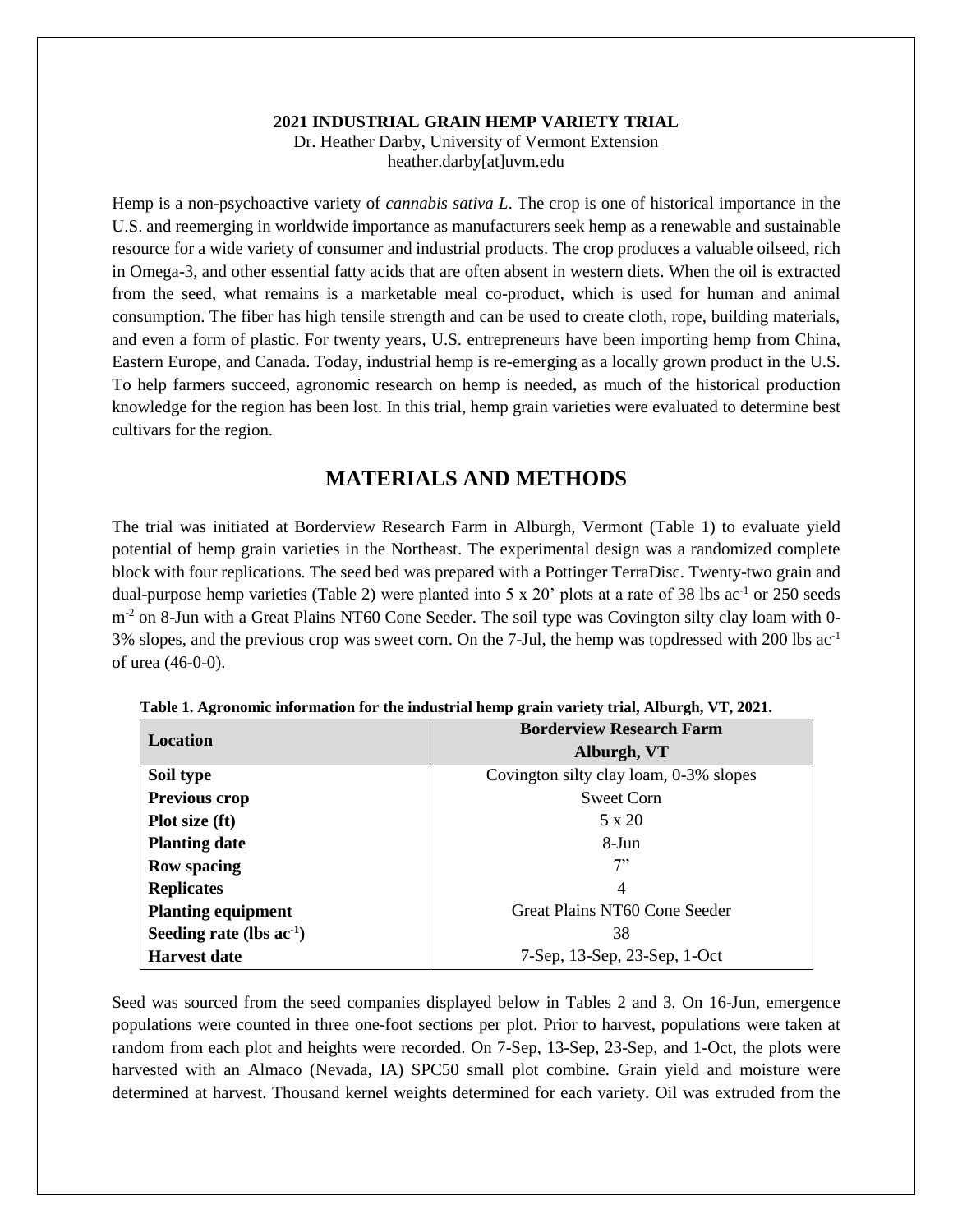seeds with an AgOil M70 oil press (Mondovi, WI), and the amount of oil captured was weighed to determine oil content.

| <b>Variety</b>  | <b>Seed company</b>         | Days to     | <b>Thousand Kernel</b> | Seeds per lb |
|-----------------|-----------------------------|-------------|------------------------|--------------|
|                 |                             | maturity    | Weights                |              |
|                 |                             |             | (g)                    |              |
| Altair          | Uniseeds/Seedway            | 100         | 18.0                   | 25200        |
| Anka            | Uniseeds/Seedway            | 110         | 17.7                   | 25627        |
| Bialobrzeskie   | <b>International Hemp</b>   | 130-145     | 13.5                   | 33599        |
| Canda           | Parkland Industrial Hemp    | 100-120     | 20.2                   | 22455        |
|                 | Growers                     |             |                        |              |
| $CFX-1$         | Hemp Genetics International | $100 - 110$ | 18.1                   | 25060        |
| CFX-2           | Hemp Genetics International | 100-110     | 16.9                   | 26840        |
| Fedora 17       | Uniseeds/Seedway            | 130         | 17.1                   | 26526        |
| Felina 32       | Uniseeds/Seedway            | 135         | 16.7                   | 27161        |
| Futura 75       | Uniseeds/Seedway            | $140 - 145$ | 19.1                   | 23748        |
| Grandi          | Hemp Genetics International |             | 16.6                   | 27325        |
| Henola          | <b>International Hemp</b>   | 115-120     | 15.1                   | 30039        |
| Hlesia          | Roher Seed                  | 115-120     | 17.1                   | 26526        |
| Hliana          | Roher Seed                  | 115-120     | 18.5                   | 24518        |
| H51             | <b>Roher Seed</b>           | 120-125     | 18.0                   | 25200        |
| Joey            | Parkland Industrial Hemp    | 110-120     | 17.9                   | 25340        |
|                 | Growers                     |             |                        |              |
| Lara            | Omni Trade Inc              | $100 - 110$ | $\overline{15.0}$      | 30239        |
| <b>NWG 2463</b> | <b>New West Genetics</b>    | 100-120     | 14.4                   | 31499        |
| <b>NWG 2730</b> | <b>New West Genetics</b>    | 100-120     | 13.3                   | 34105        |
| <b>NWG 4000</b> | <b>New West Genetics</b>    | 100-120     | 15.4                   | 29454        |
| $NWG$ 4113      | <b>New West Genetics</b>    | 100-120     | 14.9                   | 30442        |
| Vega            | Uniseeds /Seedway           | 100         | 20.5                   | 22126        |
| X59             | IND Hemp                    | 100         | 16.0                   | 28350        |

**Table 2. Hemp grain varieties evaluated in the hemp trial, Alburgh, VT, 2021.**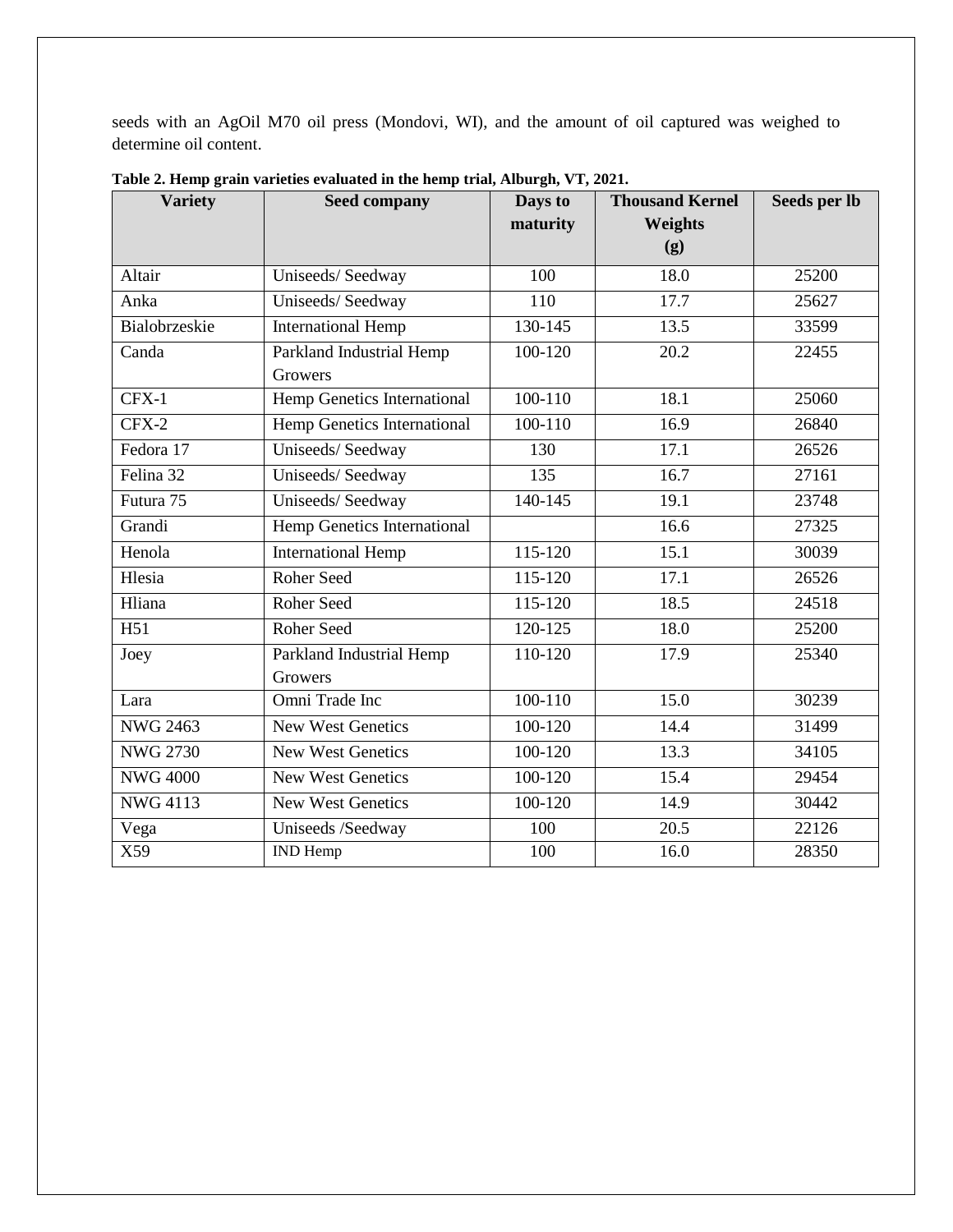| Company                          | <b>Contact Information</b>                   |  |  |
|----------------------------------|----------------------------------------------|--|--|
| Bija                             | $(833)$ 937-4367                             |  |  |
| International Hemp, LLC          | info@international-hemp.com                  |  |  |
| <b>Roher Seed</b>                | Doug Zimmerman                               |  |  |
|                                  | dzimmerman@roherseeds.com                    |  |  |
| Hemp Genetics International      | Jeff Kostuik, Saskatoon, Saskatchewan        |  |  |
|                                  | (204) 821-0522 Jeff.kostuik@hempgenetics.com |  |  |
| Legacy Hemp                      | $(612)$ 790-6574                             |  |  |
|                                  | sandi@legacyhemp.com                         |  |  |
| <b>New West Genetics</b>         | <b>Rich Fletcher</b>                         |  |  |
|                                  | rfletcher@newwestgenetics.com                |  |  |
| Parkland Industrial Hemp Growers | Clare Dutchysen, Dauphin, Manitoba           |  |  |
|                                  | $(204)$ 629-4367                             |  |  |
|                                  | info@pihg.net                                |  |  |
| Omni Trade Inc                   | Roman Fedorowycz                             |  |  |
|                                  | roman_omni@yahoo.com                         |  |  |
| UniSeeds/Seedway                 | Pierre Lanoie                                |  |  |
|                                  | pierre@uniseeds.ca                           |  |  |
|                                  |                                              |  |  |
| <b>IND</b> Hemp                  | <b>Ben Brimlow</b>                           |  |  |
|                                  | ben@indhemp.com                              |  |  |

**Table 3. Participating seed companies and contact information.**

Data were analyzed using a general linear model procedure of SAS (SAS Institute, 2008). Replications were treated as random effects, and treatments were treated as fixed. Mean comparisons were made using the Least Significant Difference (LSD) procedure where the F-test was considered significant, at p<0.10.

Variations in genetics, soil, weather, and other growing conditions can result in variations in yield and quality. Statistical analysis makes it possible to determine whether a difference between treatments is significant or whether it is due to natural variations in the plant or field. At the bottom of each table, a LSD value is presented for each variable (i.e. yield). Least Significant Differences (LSDs) at the 0.10 level of

significance are shown. This means that when the difference between two treatments within a column is equal to or greater to the LSD value for the column, there is a real difference between the treatments 90% of the time. In the example to the right, treatment C was significantly different from treatment A, but not from treatment B. The difference between C and B is 1.5, which is less than the LSD value of 2.0 and so these treatments were not significantly different in yield. The difference between C and A is equal to 3.0,

| <b>Treatment</b> | Yield   |
|------------------|---------|
| А                | 6.0     |
| B                | $7.5^*$ |
| C                | 9.0     |
| LSD              | 2.0     |

which is greater than the LSD value of 2.0. This means that the yields of these treatments were significantly different from one another. Treatment B was not significantly lower than the top yielding treatment, indicated in bold. A lack of significant difference is indicated by an asterisk.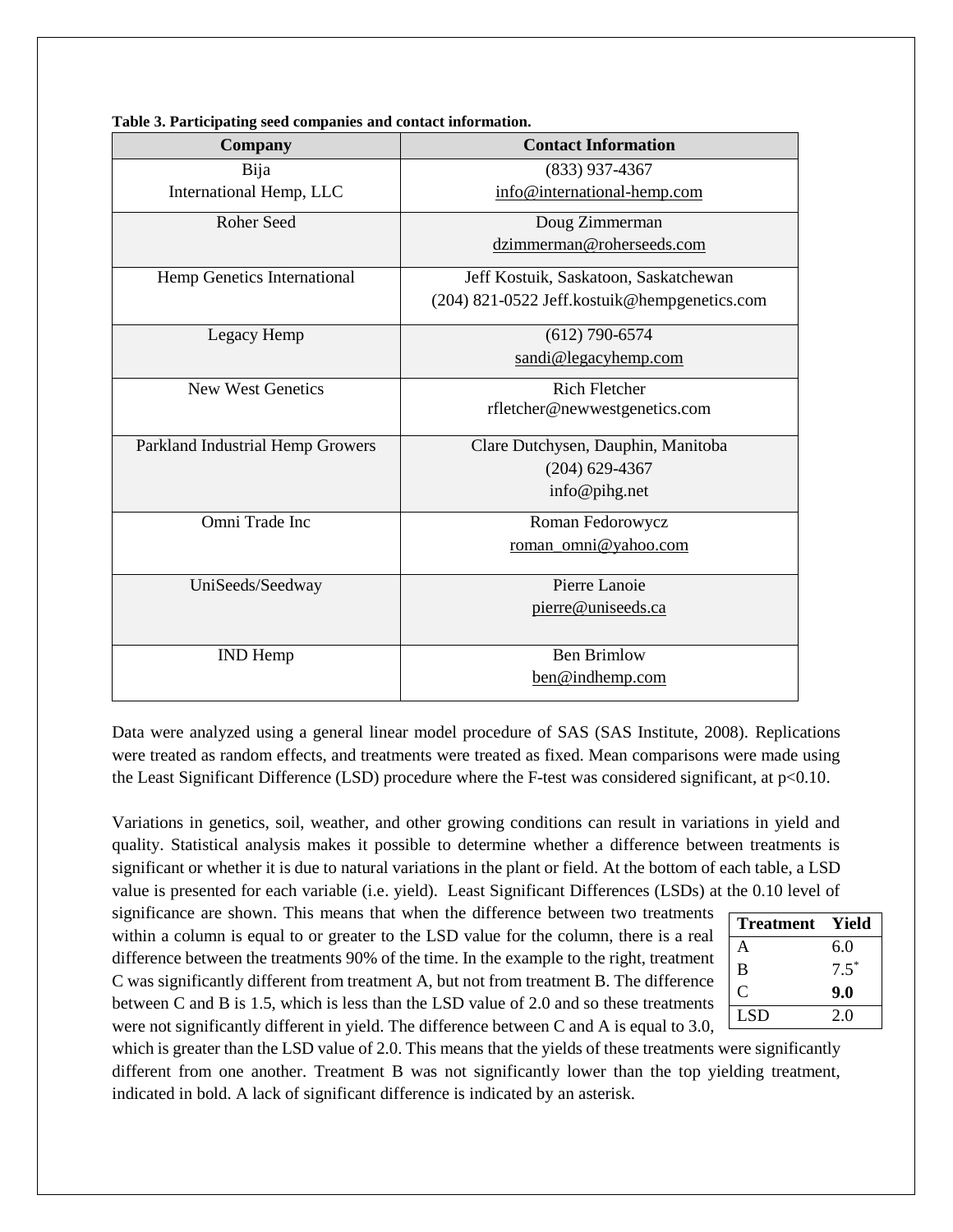#### **RESULTS**

Seasonal precipitation and temperature were recorded with a Davis Instrument Vantage Pro2 weather station, equipped with a WeatherLink data logger at Borderview Research Farm in Alburgh, VT (Table 4). The warm June had an average temperature of 70.3° F, which was 2.81° F warmer than normal, and was followed by a cool July, with the average temperature 4.31° F lower than the 30-year normal. The colder than average July resulted in 134 fewer Growing Degree Days (GDDs) than the 30-year normal. Precipitation was below average in June, July, and August, and 0.42 inches above average in September. From June to August, 1885 GDDs were accumulated, 24 GDDS above the 30-year normal.

| Alburgh, VT                       | June    | July    | August  | Sept |
|-----------------------------------|---------|---------|---------|------|
| Average temperature $(^{\circ}F)$ | 70.3    | 68.1    | 74.0    | 62.8 |
| Departure from normal             | 2.81    | $-4.31$ | 3.25    | 0.14 |
|                                   |         |         |         |      |
| Precipitation (inches)            | 3.06    | 2.92    | 2.29    | 4.09 |
| Departure from normal             | $-1.20$ | $-1.14$ | $-1.25$ | 0.42 |
|                                   |         |         |         |      |
| Growing Degree Days (32-95°F)     | 597     | 561     | 727     | 394  |
| Departure from normal             | 73      | $-134$  | 85      | ⇁    |

**Table 4. Seasonal weather data collected in Alburgh, VT, 2021.**

Based on weather data from a Davis Instruments Vantage Pro2 with WeatherLink data logger. Alburgh precipitation data from August-October was provided by the NOAA data for Highgate, VT. Historical averages are for 30 years of NOAA data (1991-2020) from Burlington, VT.

Harvest measurements, yields, and oil content data are displayed below in Tables 5 and 6. Altair had the highest population of plants per area (Table 5), at 10.4 plants  $\text{ft}^2$  or 453,413 plants ac<sup>-1</sup>, but plant populations were not statistically different between Altair, Anka, Bialobreskie, Henola, and Lara. Futura 75 had the highest average plant height at 167 cm and was statistically greater than all other varieties except for Felina 32 at 157 cm. Canda produced the heaviest thousand kernel weight (TKW) at 18.5 g and was statistically similar to X59. The heavier the TKW, the more robust the grain produced. The TKW and "seeds per pound" values listed in Table 2 represent the metrics of the purchased seed, while the same columns in Table 5 represents our trial's harvest metrics. Both have been included for comparison. The variety with the least seeds per pound was Canda, at 24518 seeds lb<sup>-1</sup>, and therefore it has been highlighted in bold as the top performer in the table below (Table 5). Varieties with statistically similar numbers of seeds per pound to Canda include Altair, Joey, and X59.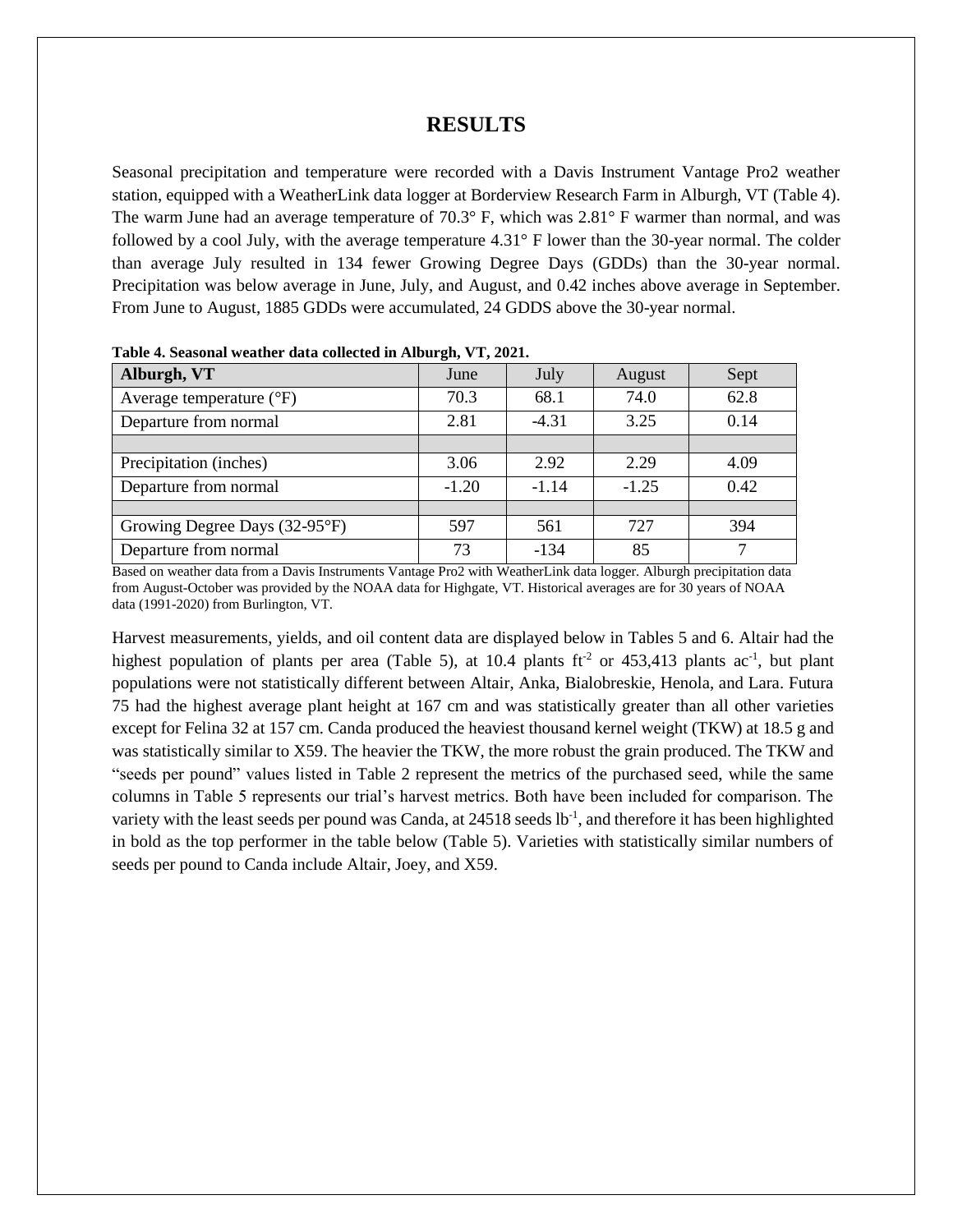| <b>Variety</b>    | <b>Populations</b>      | <b>Populations</b>     | Average<br>height | <b>Harvest</b><br>moisture | <b>Thousand</b><br><b>Kernel Weight</b> | Seeds per lb |
|-------------------|-------------------------|------------------------|-------------------|----------------------------|-----------------------------------------|--------------|
|                   | plants ft <sup>-2</sup> | plants ac <sup>1</sup> | cm                | $\frac{0}{0}$              | grams                                   | # seeds      |
| Altair            | 10.40                   | 453413                 | 109               | 15.8                       | 17.2                                    | 26372*       |
| Anka              | $8.46$ * t              | 368398*                | 134               | 14.2                       | 13.1                                    | 34625        |
| Bialobreskie      | $8.55*$                 | 372446*                | 124               | 11.4                       | 14.6                                    | 31068        |
| Canda             | 5.02                    | 218610                 | 106               | 11.3                       | 18.5                                    | 24518        |
| CFX-1             | 4.00                    | 174078                 | 81.0              | 12.6                       | 15.7                                    | 28891        |
| CFX-2             | 7.80                    | 340059                 | 76.0              | 13.5                       | 15.8                                    | 28708        |
| Fedora 17         | 7.06                    | 307673                 | 130               | 15.2                       | 15.2                                    | 29842        |
| Felina 32         | 4.83                    | 210513                 | $157*$            | 15.5                       | 15.2                                    | 29842        |
| Futura 75         | 4.74                    | 206465                 | 167               | 19.9                       | 15.7                                    | 28891        |
| Grandi            | 3.16                    | 137643                 | 51.0              | 15.8                       | 14.7                                    | 30857        |
| Henola            | $9.11*$                 | 396736*                | 83.0              | 17.1                       | 12.8                                    | 35437        |
| Hlesia            | 7.06                    | 307673                 | 112               | 13.3                       | 14.9                                    | 30442        |
| Hliana            | 5.20                    | 226706                 | 126               | 13.4                       | 15.9                                    | 28528        |
| H51               | $9.29*$                 | 404833*                | 120               | 11.5                       | 15.7                                    | 28891        |
| Joey              | 7.99                    | 348156                 | 91.0              | 11.3                       | 17.2                                    | 26372*       |
| Lara              | $8.55*$                 | 372446*                | 127               | 12.9                       | 13.9                                    | 32633        |
| <b>NWG 2463</b>   | 6.51                    | 283383                 | 131               | 12.8                       | 14.4                                    | 31499        |
| <b>NWG 2730</b>   | 7.06                    | 307673                 | 132               | 14.3                       | 15.9                                    | 28528        |
| <b>NWG 4000</b>   | 7.16                    | 311721                 | 123               | 11.6                       | 14.3                                    | 31720        |
| NWG 4113          | 5.95                    | 259093                 | 139               | 12.0                       | 14.8                                    | 30648        |
| Vega              | 6.88                    | 299576                 | 99.0              | 11.4                       | 16.4                                    | 27658        |
| X59               | 4.83                    | 210513                 | 4.20              | 12.1                       | $17.5*$                                 | 25920*       |
| LSD(0.10)         | 2.36                    | 103015                 | 15.3              | 2.10                       | 1.10                                    | 2249.8       |
| <b>Trial mean</b> | 6.80                    | 296264                 | 112               | 13.6                       | 15.4                                    | 29742.2      |

| Table 5. Harvest metrics by variety for industrial grain hemp, Alburgh, VT, 2021. |  |  |  |
|-----------------------------------------------------------------------------------|--|--|--|
|                                                                                   |  |  |  |

ŧ Within a column, treatments marked with an asterisk performed statistically similar (p=0.10) to the top performers, listed in **bold.**

Yields ranged from 914 lbs ac<sup>-1</sup> to 1415 lbs ac<sup>-1</sup> at 10% moisture (Table 6, Figure 1). NWG 4000 was the top performer (1415 lbs ac<sup>-1</sup> at 10% moisture), with grain yields statistically similar to varieties Altair, Anka, Bialobreskie, Canda, CFX-1, Futura 75, Henola, Hliana, H51, Joey, NWG 2463, NWG 2730, NWG 4113, and Vega. The variety with the lowest yield was CFX-2 at 914 lbs ac<sup>-1</sup>, but it performed statistically similarly to more than half of the other varieties represented in the trial.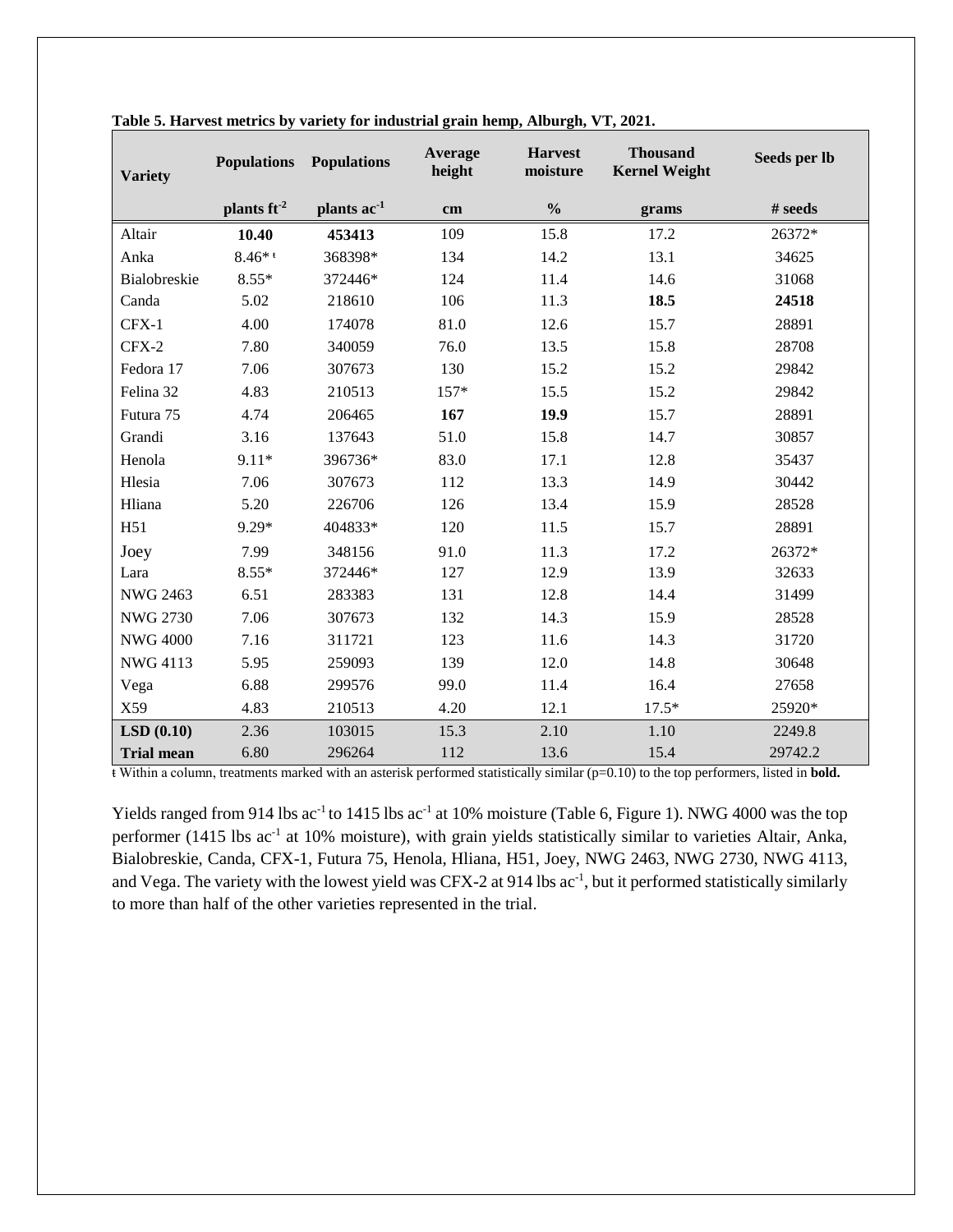| Variety         | Harvest<br>Date | Yield $@$ 10%<br>moisture | Seed oil content | $\overline{\phantom{a}}$<br>Oil yield at 10%<br>moisture | Oil yield at 10%<br>moisture |
|-----------------|-----------------|---------------------------|------------------|----------------------------------------------------------|------------------------------|
|                 |                 | $lbs$ $ac^{-1}$           | $\%$             | $lbs$ $ac^{-1}$                                          | gallons $ac^{-1}$            |
| Altair          | 7-Sep           | 1204*                     | 19.1             | 229                                                      | 30.5                         |
| Anka            | $13-Sep$        | 1166*                     | 17.3             | 196                                                      | 26.2                         |
| Bialobreskie    | 23-Sep          | 1176*                     | 16.2             | 191                                                      | 25.4                         |
| Canda           | 7-Sep           | 1378*                     | 18.4             | 261                                                      | 34.8                         |
| CFX-1           | 7-Sep           | 1172*                     | 19.3             | 218                                                      | 29.0                         |
| CFX-2           | 7-Sep           | 914                       | 16.0             | 146                                                      | 19.4                         |
| Fedora 17       | $13-Sep$        | 1058                      | 22.0             | 224                                                      | 29.9                         |
| Felina 32       | $23-Sep$        | 1105                      | 16.6             | 184                                                      | 24.6                         |
| Futura 75       | $13-Sep$        | 1292*                     | 14.9             | 221                                                      | 29.4                         |
| Grandi          | 7-Sep           | 1065                      | 33.3             | 355                                                      | 47.3                         |
| Henola          | $13-Sep$        | 1296*                     | 15.0             | 204                                                      | 27.2                         |
| Hlesia          | $13-Sep$        | 1076                      | 16.0             | 192                                                      | 25.6                         |
| Hliana          | 7-Sep           | 1145*                     | 19.9             | 258                                                      | 34.4                         |
| H51             | $13-Sep$        | 1230*                     | 20.1             | 222                                                      | 29.6                         |
| Joey            | 7-Sep           | 1345*                     | 19.6             | 202                                                      | 27                           |
| Lara            | $1$ -Oct        | 1059                      | 15.8             | 166                                                      | 22.1                         |
| <b>NWG 2463</b> | $1$ -Oct        | 1164*                     | 17.2             | 204                                                      | 27.2                         |
| <b>NWG 2730</b> | $1$ -Oct        | 1202*                     | 17.0             | 204                                                      | 27.2                         |
| <b>NWG 4000</b> | $1$ -Oct        | 1415                      | 15.5             | 220                                                      | 29.3                         |
| <b>NWG 4113</b> | $1$ -Oct        | 1285*                     | 17.7             | 228                                                      | 30.4                         |
| Vega            | 7-Sep           | 1132*                     | 15.7             | 166                                                      | 22.2                         |
| X59             | $23-Sep$        | 1079                      | 16.5             | 179                                                      | 23.9                         |
| LSD(0.10)       |                 | 296                       | 5.02             | 75.5                                                     | 10.1                         |
| Trial mean      |                 | 1180                      | 18.2             | 212.2                                                    | 28.3                         |

**Table 6. Harvest yields and oil content by variety for industrial grain hemp, Alburgh, VT, 2021.** 

 $\overline{\textbf{t}}$  Within a column, treatments marked with as asterisk were statistically similar ( $p=0.10$ ) to top performers listed in **bold.** 

The average seed oil content was 18.2% (Table 6) which is above the 16.0% average of the 2020 trial, but below the oil content of the two years prior to 2020. A comparison of varieties trialed in multiple years is shown below in Figure 2. Grandi, the top-performer, presented an oil content of 33.3%, and was significantly higher than all other varieties trialed. However, due to human error and bird predation, this figure only represents two replications of the trial instead of the standard of four. Other top oil yielders include Canda, Altair, and NWG 4113. The data shows that on average, the varieties trialed would yield over 28 gallons of oil per acre.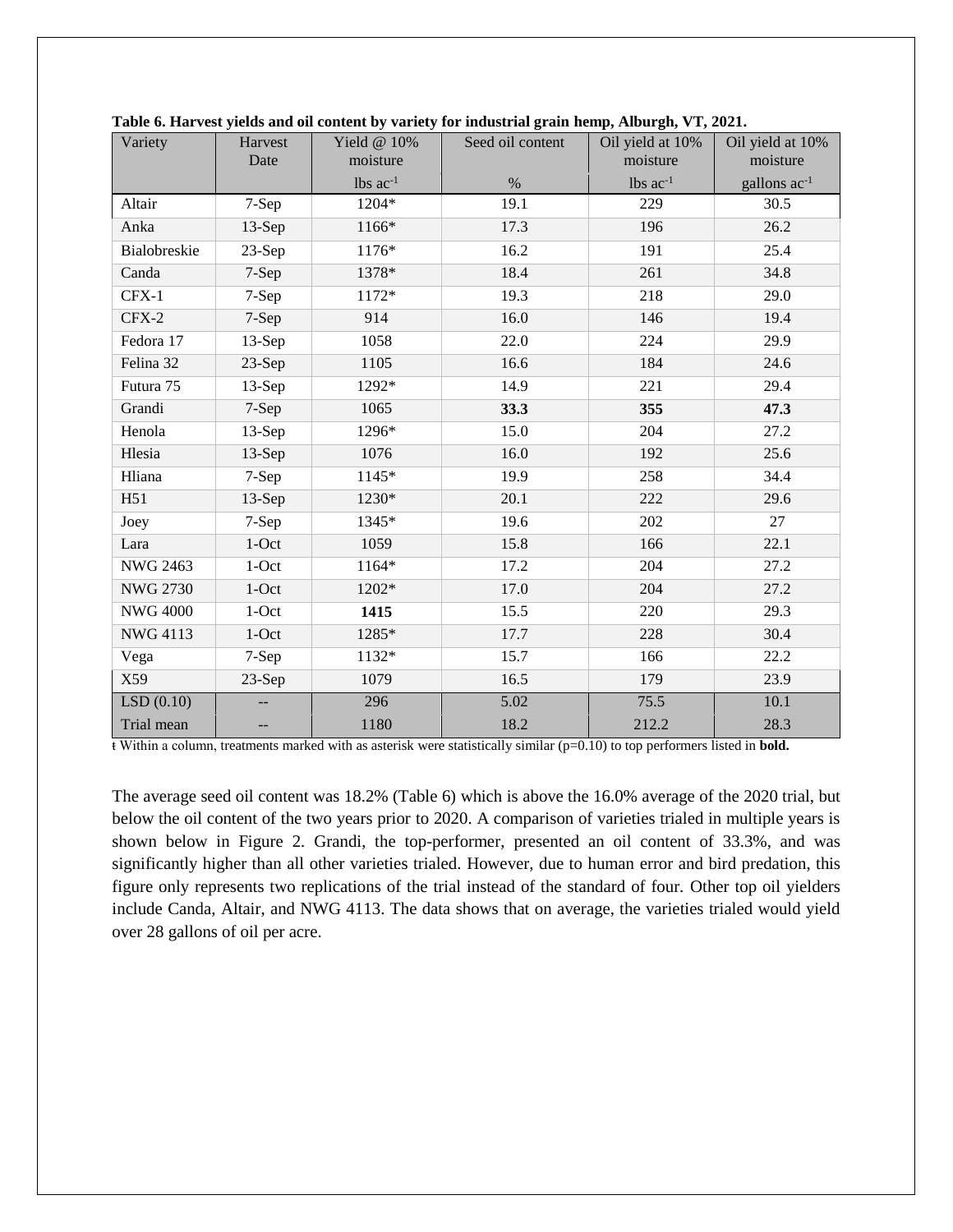

**Figure 1. Grain hemp yields at 10% moisture and oil content, Alburgh, VT, 2021.**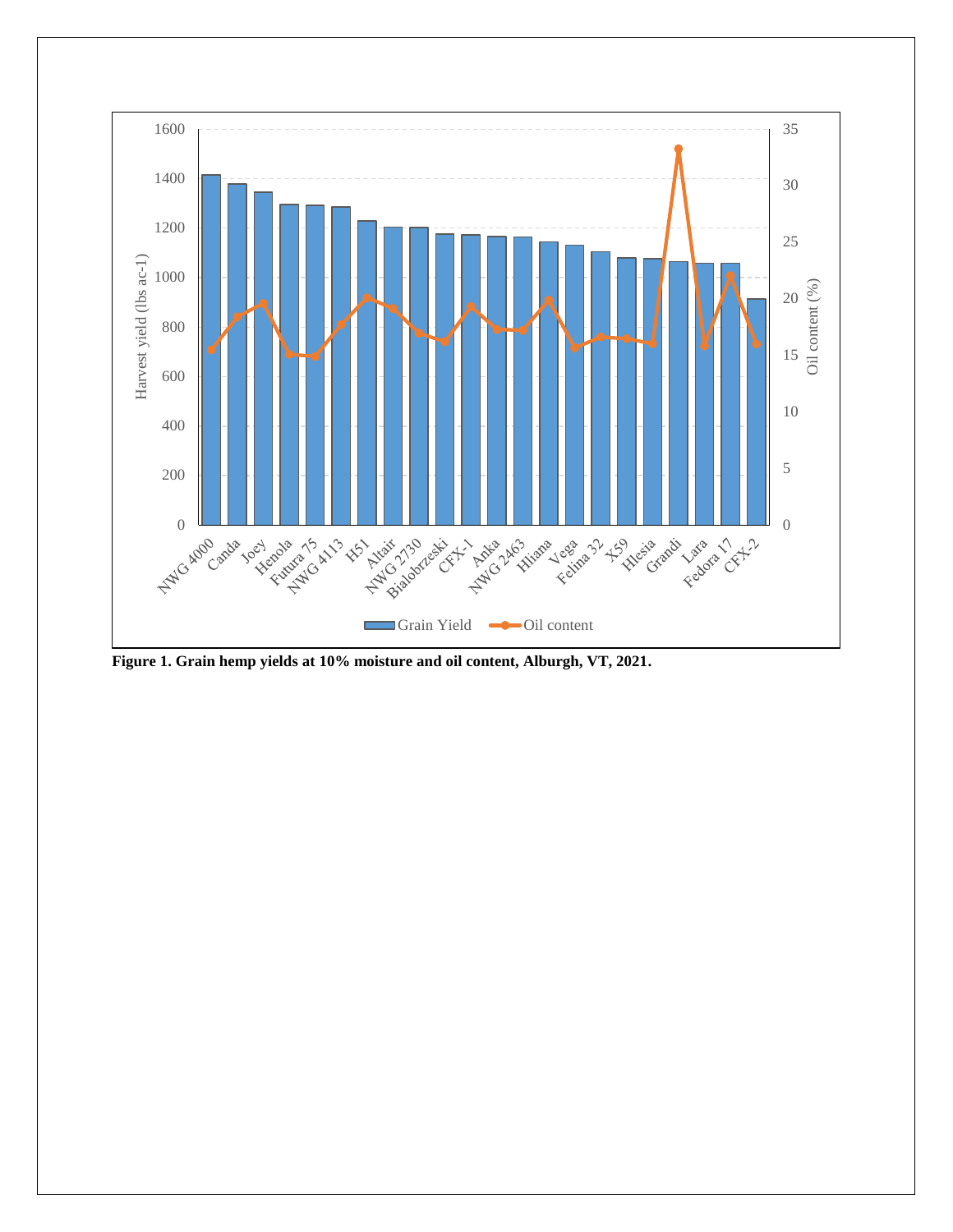

**Figure 2. Hemp grain seed oil content in varieties trialed multiple years, 2018-2021, Alburgh, VT.** 

### **DISCUSSION**

In 2021, grain maturity differed widely amongst varieties with harvest spanning from 7-Sep to 1-Oct. The cold July may have slowed growth of the crop causing these wider than normal differences in harvest maturities. Yields averaged 1180 lbs ac<sup>-1</sup> at 10% moisture, which was greater than the 2019 trial yields of 932 lbs ac<sup>-1</sup> at 10% moisture, and within the median range compared to average yields from Canada of 500-1200 lbs ac<sup>-1</sup>. NWG 4000 was the top performer in yield through this year's trial. Grain yields were compromised by bird damage and potentially delayed harvest due to a combine break-down. Grain hemp should be combined at a seed moisture range of 10-20% and then dried down to less than 10% for storage. Harvesting seed that is too dry increases risk of yield loss from shattering and bird damage and can reduce the quality of the grain. Harvesting plants at moistures near 20% also helps prevent dry hemp fibers from getting wrapped in the combine.

This year there was not a strong correlation between height and yield, though in past years, taller heights have corresponded to greater grain yields with those shorter varieties being outcompeted by weeds, increasing the difficulty of harvest. Canda had the fewest seeds per pound, and was also counted amongst the top performers in dry matter yield. Grandi represented both some of the shortest plants and the highest percentage of oil yield, though Grandi's oil values in Table 6 only represent two replications of the trial rather than the standard four. It is important to remember that these data represent only one year of research,